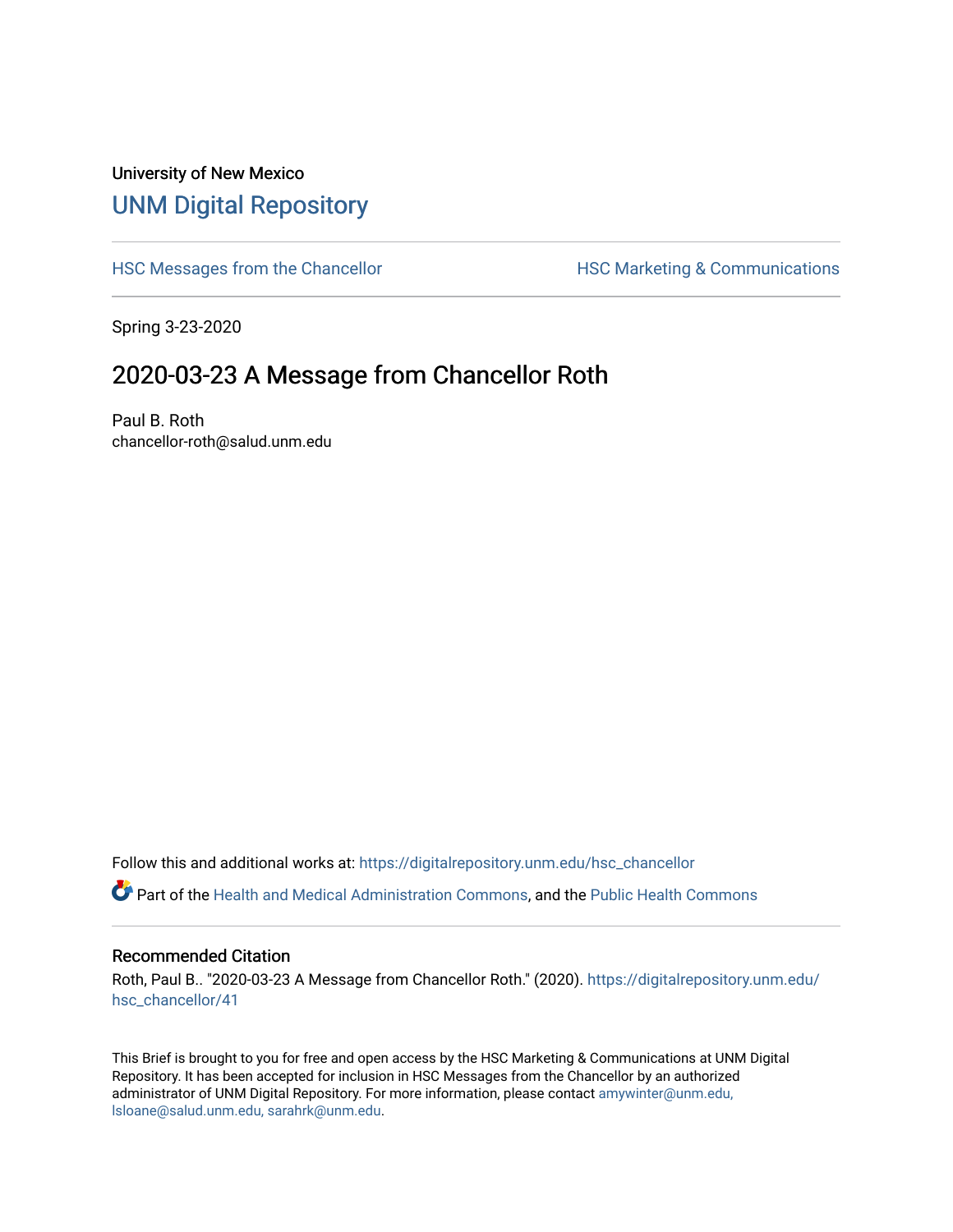

[View this email in your browser](https://mailchi.mp/34726c8fb046/message-from-the-chancellor-coronavirus-4352960?e=b4bbfca2c0)

## **A Message from Chancellor Roth**

Dear Colleagues:

We are continuing our planning for managing the COVID-19 outbreak. The New Mexico Department of Health reports that 65 New Mexicans have tested positive for the novel coronavirus and nearly 5,400 tests have been administered statewide.

Governor Michelle Lujan Grisham is going to speak at 3pm today and we are expecting her to take further action to protect New Mexicans.

We have all seen disturbing reports of how the pandemic has driven some people to hoard food and supplies. In my experience, though, crises like this one tend to bring out the best in humanity. I'm so heartened by instances of generosity and selflessness as people at the Health Sciences Center – and in the community at large – step forward to care for one another.

• Generous benefactors in the community have been paying local restaurants to deliver, or restaurants donating food to our providers and staff at UNM Hospital. This kindness provides encouragement and recognition to our frontline health care workers at a time when they're putting their own health and well-being at risk. Michelle Tatlock, director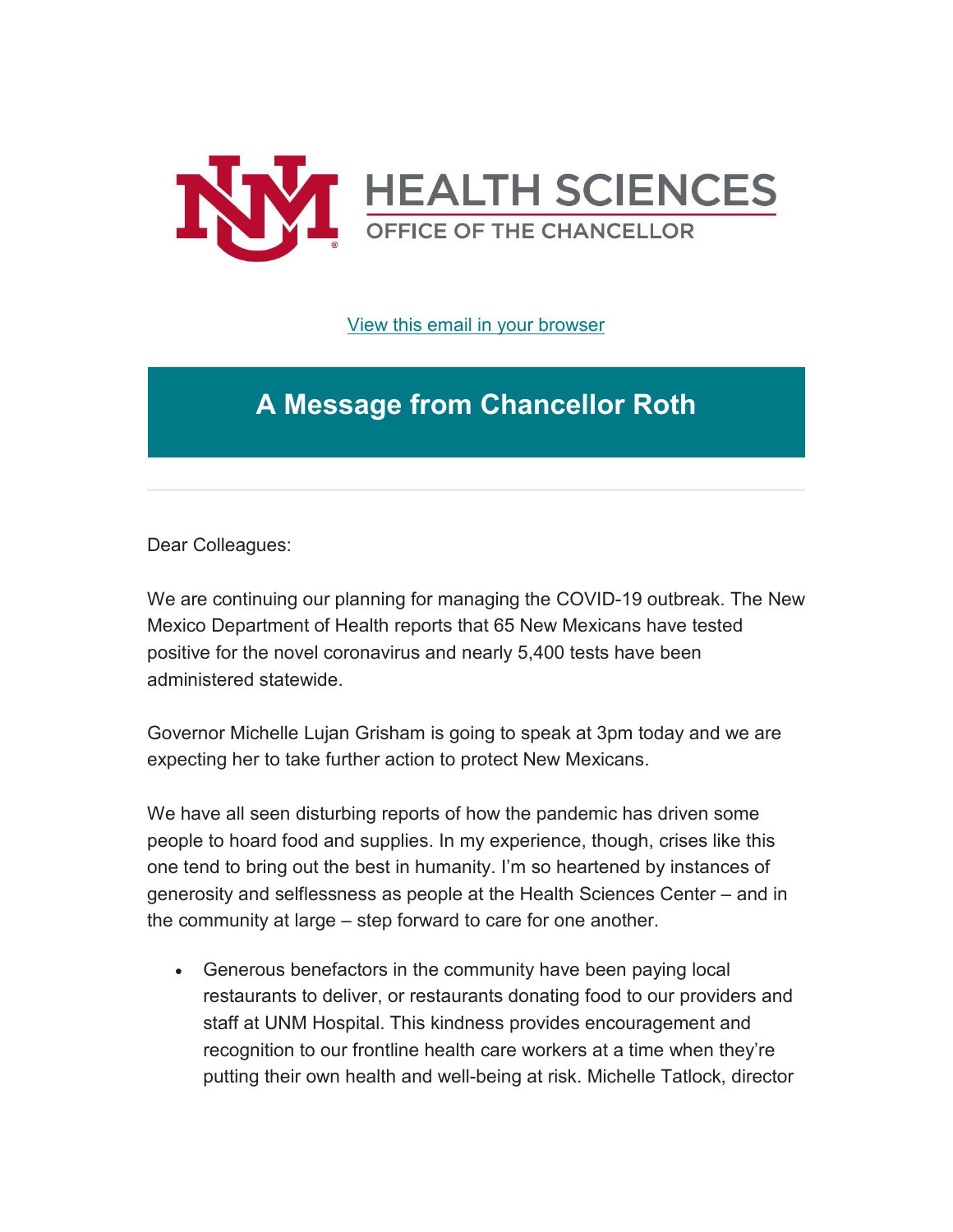of UNMH Pastoral Services is coordinating these donations. We are also working with the UNM Foundation to assist with any monetary donations.

- Dr. Elizabeth Lawrence, who heads the Office of Professional Well-Being in the School of Medicine, has compiled a list of online resources for HSC providers and their loved ones in a time of heightened concern. These include fitness, yoga and meditation instruction – [important tools](https://unm.us19.list-manage.com/track/click?u=59ce53c1a4dedb490bac78648&id=fcb4d3a807&e=b4bbfca2c0)  [for managing stress and anxiety.](https://unm.us19.list-manage.com/track/click?u=59ce53c1a4dedb490bac78648&id=fcb4d3a807&e=b4bbfca2c0)
- Although many of our HSC students have been pulled from their clinical rotations, several are volunteering to help wherever they can. Some are even providing child care for our health care providers, relieving one of the greatest concerns for parents, especially those with young children. If you are working in a clinical environment and need assistance with child care, please contact Jessica Kelly in my office at [jeskelly@salud.unm.edu.](mailto:jeskelly@salud.unm.edu)
- Many of my recent messages have focused on UNM Hospital, but I want to make a point of recognizing the faculty and staff at UNM Sandoval Regional Medical Center and the UNM Medical Group for their tremendous work. Their emergency operations centers have been crafting sophisticated contingency plans to ensure that operations will continue without interruption. SRMC has also instituted a no-visitor policy that mirrors UNMH's policy. These restrictions are to help avoid the spread of COVID-19.
- Finally, we have openings for advanced practice providers in the UNM Health System. If you know any APPs from other health care